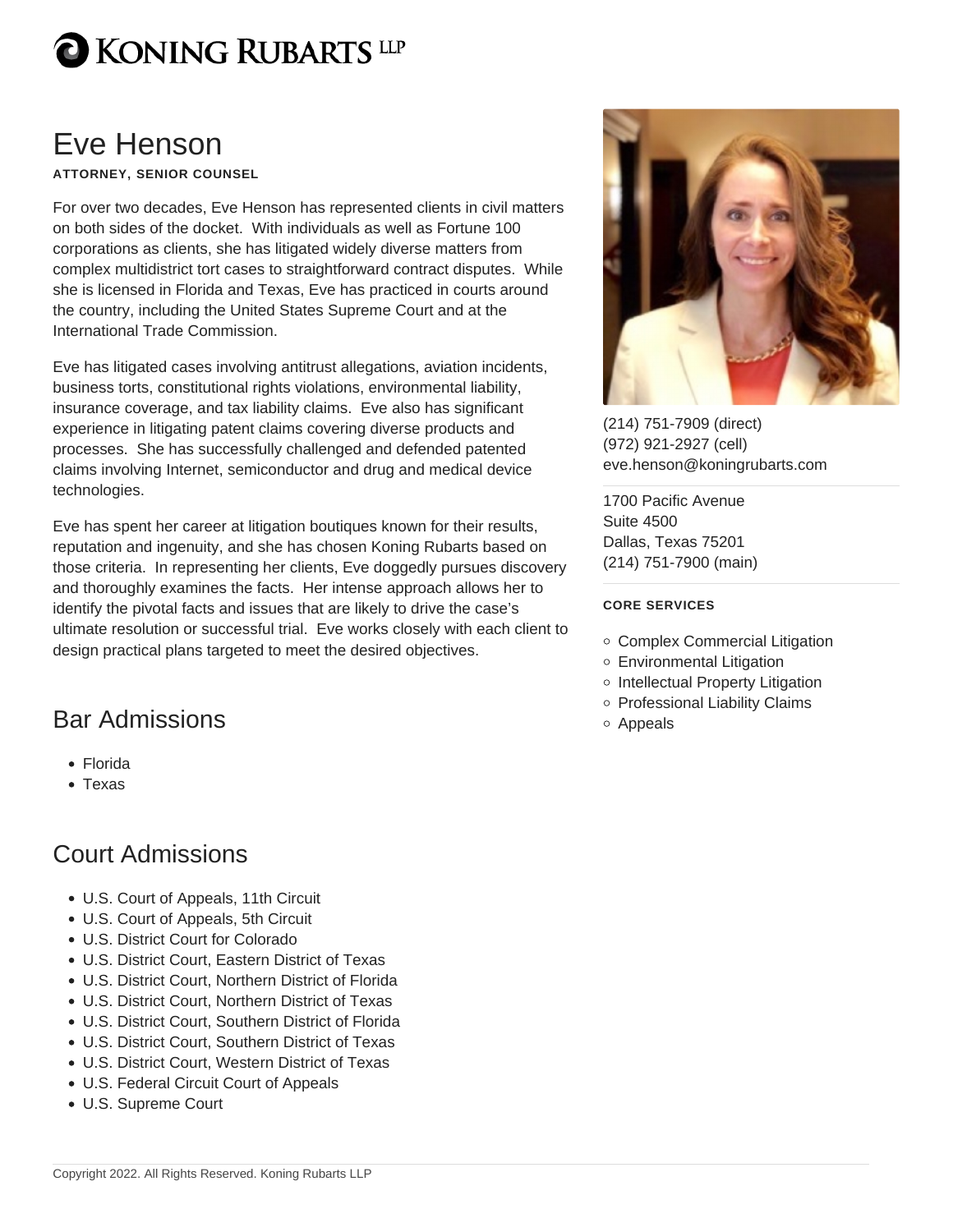## **KONING RUBARTS LLP**

### **Education**

- Southern Methodist University, Dedman School of Law (JD, 1994) Editor-in-Chief, Texas Survey Edition, S.M.U. Law Review
- Cornell University (BS, with honors, 1990)
	- Environmental Sciences

#### Honors and Awards

- AV Preeminent, Martindale Hubbell
- Texas Super Lawyers, Thomson Reuters, Intellectual Property Litigation, 2008-2010, 2012-2015
- Texas Rising Star, Thomson Reuters, 2004-2006, 2008
- President's Award, The Honorable Barbara M.G. Lynn American Inn of Court, 2011-2012

#### Associations

- State Bar of Texas
- Florida State Bar
- Dallas Bar Association
- The Honorable Barbara M.G. Lynn American Inn of Court, Founding Master, 2011-2016
- American Bar Association, Co-chairman, Emerging Legislation Subcommittee for the Intellectual Property Trial and Appellate Procedure Committee , 2007-2008
- American Bar Association, Model Patent Rules Subcommittee for the Intellectual Property Trial and Appellate Procedure Committee , 2007-2010
- American Bar Association, Member, Women in the Profession Subcommittee for Intellectual Property Litigation Committee , 2008-2009
- 11th Annual Eastern District of Texas Bench/Bar Conference, Member of Development Committee, 2006-2007
- American Bar Association, Consumer Products Subcommittee for Product Liability Committee , 2008-2010
- American Bar Association, Women in Product's Liability Subcommittee for Product Liability Committee , 2006-2010
- Dallas Bar Association, Assistant co-chairman of Judicial Committee, 2003-2004

#### **Publications**

- Co-author, Deceptive Trade Practices Act, 50 SMU L. REV. 1085 (1997)
- Co-author, Business Torts, 48 SMU L. REV. 919 (1995).
- Co-author, Deceptive Trade Practices Act, 48 SMU L. REV. 1113 (1995).
- Author, Coercion v. Cooperation: Suggestions for the Better Effectuation of CERCLA (Superfund), 47 SMU L. REV. 607 (1994).

#### **Presentations**

How to Cross-Examine Witnesses Effectively, January 9, 2009, Dallas Bar Association's Trial Skills Section in Dallas, Texas.